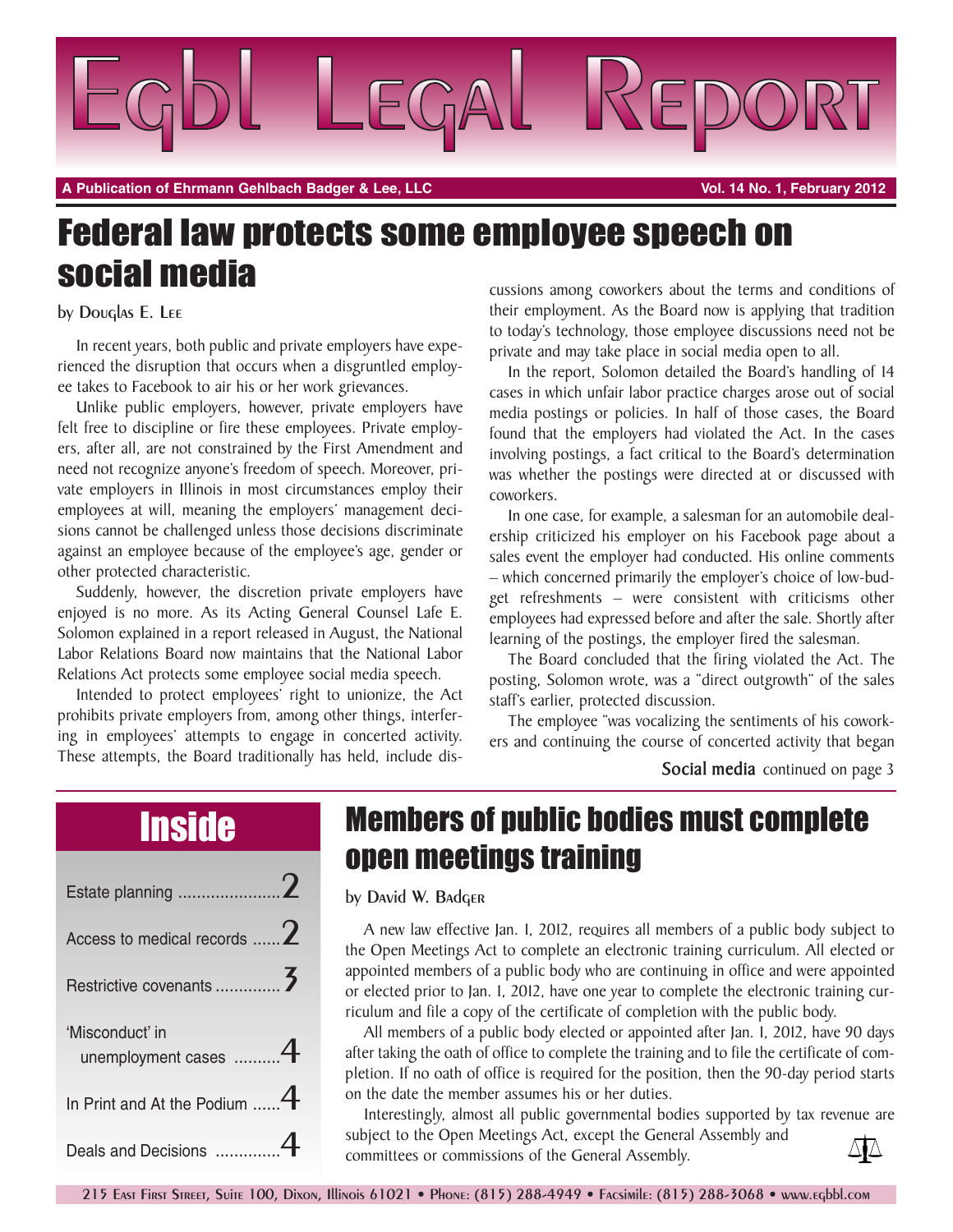### Changes in Illinois tax law suggest need to review estate plans - again

by Gary R. Gehlbach

Recent changes from Springfield suggest that married couples should again consider changes to their estate plans.

The Illinois General Assembly recently increased the value of assets in a decedent's estate that is exempt from the Illinois estate tax to \$3.5 million for persons dying in 2012 and to \$4 million thereafter. While this new law takes effect June 13,

2012, it will apply to persons dying after Dec. 31, 2011. This increase comes a year after the Jan. 1, 2011, increase in the federal estate tax exemption to \$5 million, which necessitated special estate planning for many individuals, especially married couples, because the Illinois exemption then was only \$2 million.

In light of the increased Illinois exemption, any estate planning done in the last year might need to be revised or at least reconsidered. Moreover, the federal law that increased the federal exemption to \$5 million is set to expire on Dec. 31, 2012, and, in the absence of further action by Congress, the federal exemption will decrease to \$1 million. The new Illinois estate tax law, on the other hand, does not have a sunset provision and will continue indefinitely.

The recent change in the Illinois exemption was passed in the one-day "extra" veto session held on Dec. 13, 2011, when the media's attention was on pension reform. Recognizing that Illinois' financial shape is indeed dire, the General Assembly was focused on ways to decrease government spending and creating more *ad hoc* financial incentives for businesses, such as Sears, to remain in Illinois. The estate tax reduction bill, Senate Bill 397, passed the House on Dec. 12 by a vote of 81-28 and the Senate on the next day, 44-0.

During 2011, when the Illinois exemption was \$2 million, many married couples revised their estate plans to take advantage of a special provision under Illinois law to provide for the creation of a new type of trust, an Illinois QTIP trust, upon the death of the first spouse. The purpose of the Illinois QTIP trust was (and still is) to allow the estate of the first spouse to die to claim a deduction that would, in most cases, totally avoid any estate tax in that spouse's estate while at the same time not cause the assets in the Illinois QTIP trust to be subject to federal estate tax in the surviving spouse's estate.

The pressure to engage in estate tax planning is now gone for most individuals and couples, at least pending further action by Congress. However, those persons, especially married couples, who revised their estate plans in 2011 should consider whether revisions are now in order to simplify the plans. At least until

are subject to estate tax.

The regrettable certainty in estate tax planning is that the law is guaranteed to change.

## New law eases ability to obtain deceased's medical records

by Gary R. Gehlbach

On Nov. 23, 2011, Gov. Pat Quinn signed a new law that specifically authorizes the release of a deceased patient's medical records.

Under the new law, "a deceased person's health care records may be released upon written request of the executor or administrator of the deceased person's estate or to an agent appointed by the deceased under a power of attorney for health care."

In the absence of an executor or administrator, or if an agency does not exist, and the decedent had not specifically objected in writing to disclosure of his or her records, then the deceased person's health care records may be released upon the written request of the deceased person's surviving spouse.

However, if the decedent was not survived by his or her spouse, then, provided that the decedent had not objected in writing to the disclosure, the records may be released to an adult son or daughter, a parent of the deceased or an adult brother or sister of the deceased.

Health care facilities are specifically authorized to provide a copy of the records upon payment of the statutory fee and receipt of a signed "Authorized Relative Certification." Apparently, however, the executor or administrator, or an agent under a health care power of attorney, is not required to submit a certification.



Congress addresses the sun-setting \$5 million federal exemption, married couples whose total combined estates are not expected to approach \$3.5 million likely can avoid estate tax planning. Note, however, that essentially all assets owned by a decedent or in which the decedent has an interest at the time of his or her death – in trust or joint tenancy or payable to a designated beneficiary or otherwise, generally including the death benefit of most insurance on the decedent's life –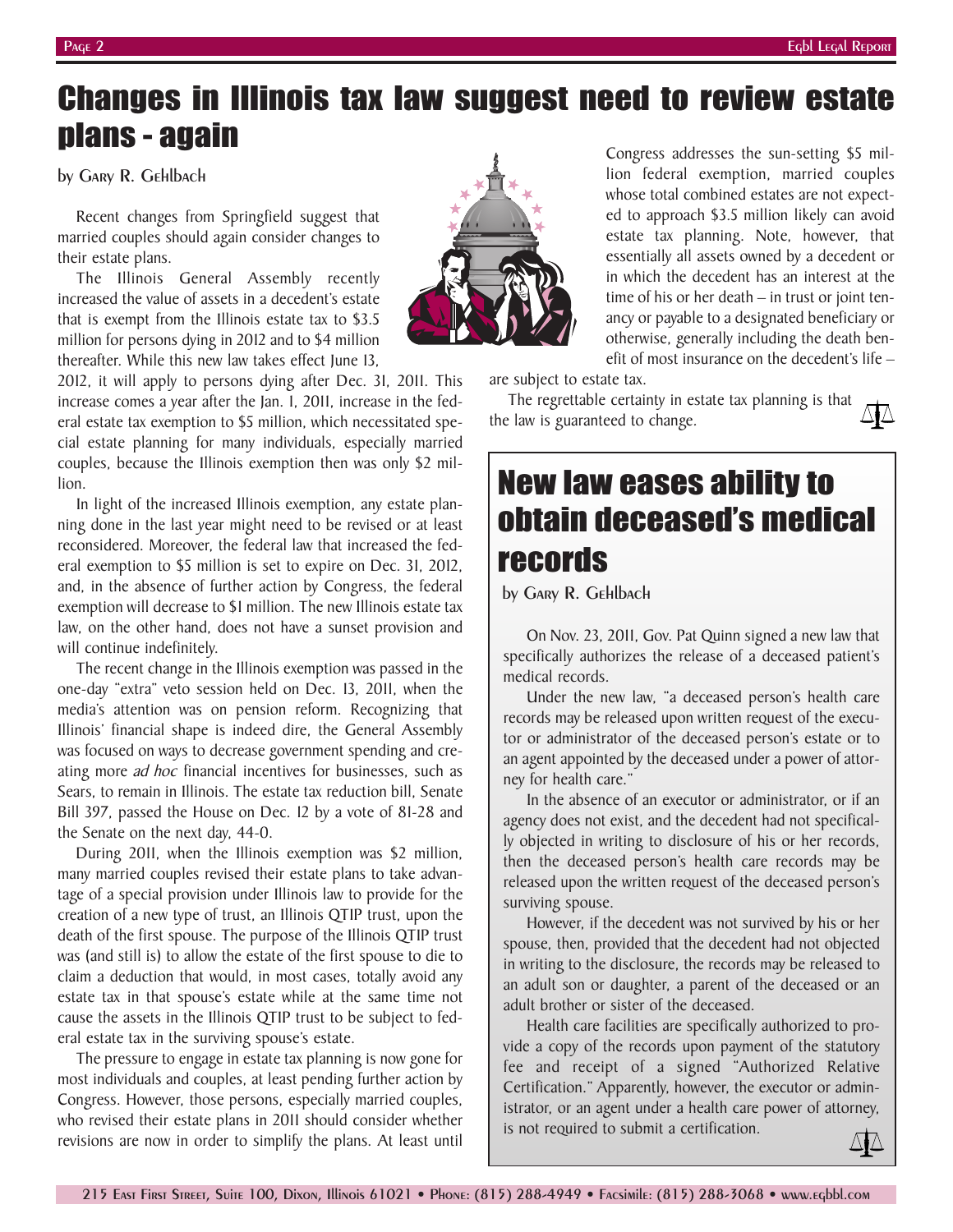#### Illinois Supreme Court clarifies law regarding restrictive covenants

#### by Douglas E. Lee

In December, the Illinois Supreme Court ended two years of uncertainty in Illinois courts regarding the enforceability of restrictive covenants – sort of.

In *Reliable Fire Equipment Co. v. Arredondo*, the court reversed an appellate court ruling that refused to enforce a restrictive covenant that was part of employment contracts. In doing so, however, the court overruled two other lower court decisions that had held that restrictive covenants always are enforceable. The court also emphasized – much to the chagrin of employers hoping for certainty – that the enforceability of covenants must be determined on a case-by-case basis.

The primary legal issue in *Arredondo* was whether an employer must have a legitimate business interest in enforcing a restrictive covenant or whether, as the lower courts had recently held, a covenant that was part of a contract always could be enforced. Citing decisions back to 1896, the Illinois Supreme Court said that the existence of a legitimate business interest always has been – and must remain – part of determining whether to enforce a covenant not to compete.

As described by the court, whether a restrictive covenant ancillary to a valid employment relationship is enforceable depends on whether the covenant:

- Is no greater than necessary to protect a legitimate business interest of the employer;
- does not impose undue hardship on the employee and
- does not injure the public.

In further explaining its "three-prong rule of reason," the court rejected bright-line rules that appellate courts have adopted to bring predictability to the issue. Instead, the court said, "each case must be determined by its own particular facts," meaning that the "same identical contract and restraint may be reasonable and valid under one set of circumstances, and unreasonable and invalid under another set of circumstances."

When determining whether an employer possesses a legitimate business interest in limiting an employee's future employment opportunities, the court said, lower courts should consider a number of factors, including "the near-permanence of customer relationships, the employee's acquisition of confidential information through his employment, and time and place restrictions."

Therefore, while the decision in *Arredondo* clarifies the law regarding the enforceability of restrictive covenants, it provides lower courts, employers and employees little guidance as to whether a particular covenant will be enforceable.



### Social media . . .

#### Continued from page 1

when the salespeople raised their concerns at the staff meeting," Solomon continued. "Further, we concluded that this concerted activity clearly was related to the employees' terms and conditions of employment. Since the employees worked entirely on commission, they were concerned about the impact the Employer's choice of refreshments would have on sales, and therefore, their commissions."

In another case, the Board determined that an employer did not violate the Act when it terminated a bartender who posted messages on his Facebook page criticizing the employer's tipping policy and complaining about the employer's customers. The firing was lawful, the Board said, because the postings did not involve concerted activity.

"Although the employee's Facebook posting addressed his terms and conditions of employment, he did not discuss the posting with his coworkers, and none of them responded to the posting," Solomon explained. "There had been no employee meetings or any attempt to initiate group action concerning the tipping policy or raises."

In the report, Solomon also warned that many employers' social media policies are overbroad and unlawful.

In one policy reviewed by the Board, a hospital prohibited employees from using any social media that might infringe on others' privacy, posting messages that might embarrass, harass or defame a hospital employee and posting any false statement that might damage the hospital's reputation.

After the hospital disciplined a nurse for posting a message critical of another employee's absenteeism and then terminated the nurse for posting a statement critical of the hospital, the nurse reported the hospital to the Board. The Board

found the hospital's social media policies violated the Act because they, while potentially well-meaning, unlawfully limited employees' ability to discuss wages and other terms and conditions of their employment.

An employee's social media speech will not lose its protection, Solomon wrote, merely because it is defamatory, false or offensive. False speech, she noted, is protected unless it is "maliciously false." Similarly, cursing and insults are protected unless they are significantly outside the realm of normal workplace conduct.

So far, no employer has challenged the Board's social media positions in court. Some employers therefore are not convinced that the Board's positions will remain good law. Until a court strikes down the positions, however, private employers must be careful when dealing with employee social media speech.